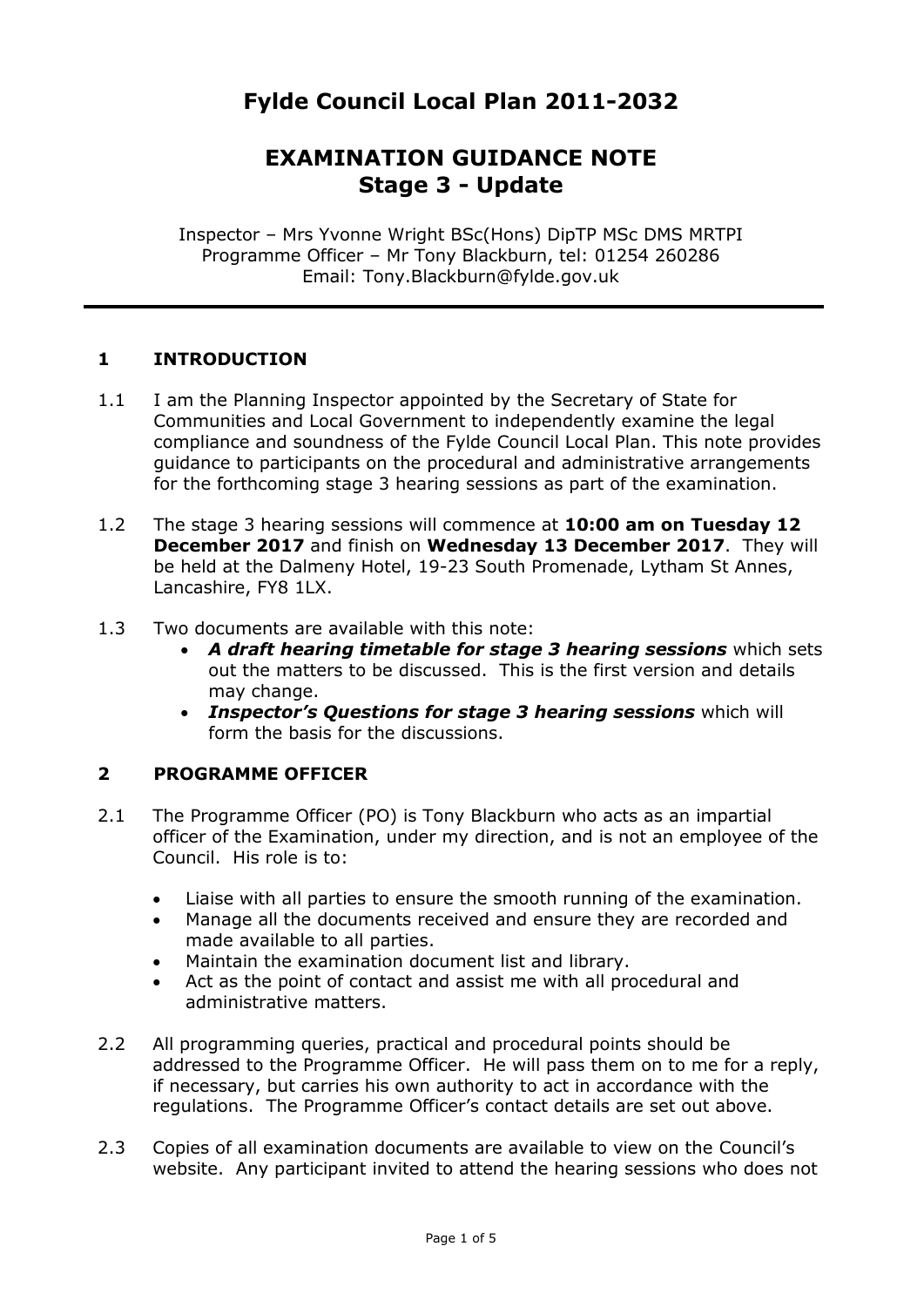have access to the internet should contact the Programme Officer so that alternative arrangements can be made.

## **3 SCOPE OF THE EXAMINATION AND INSPECTOR'S ROLE**

- 3.1 My role is to assess whether the Plan has been prepared in accordance with the duty to cooperate, legal and procedural requirements and assess whether it is sound, in respect of the relevant legislation, associated regulations and the National Planning Policy Framework (the Framework).
- 3.2 As set out in the Framework<sup>1</sup>, assessing soundness involves determining whether the Plan is:
	- *Positively prepared* based on a strategy which seeks to meet objectively assessed development and infrastructure requirements;
	- *Justified* the most appropriate strategy when considered against the alternatives, based on proportionate evidence;
	- *Effective* deliverable over the Plan period and based on effective joint working; and
	- *Consistent with national policy* to enable the delivery of sustainable development in accordance with the policies in the Framework.
- 3.3 My starting point for the examination is that the Council has submitted a Plan which they consider is sound and legally compliant. Those seeking changes must demonstrate why the Plan does not meet these criteria and clearly set out what changes are necessary.
- 3.4 There are two ways by which changes can be made to the submitted plans: (a) *Main modifications* recommended by the Inspector; and (b) *Additional modifications* (often called *minor modifications*) made by the Council.
- 3.5 However I can only recommend *main modifications* if they are necessary to resolve problems that would otherwise make the submitted Plan unsound or not legally compliant. *Main modifications* are changes which alone or in combination with others, would materially alter the Plan or policies and must be subject to consultation.
- 3.6 *Additional modifications* are those changes which do not materially affect the policies in the Plan. The Council has published a schedule of proposed minor modifications which it intends to incorporate into the Plan (SD014).

#### **4 STAGE 3 HEARING SESSIONS – CONTENT AND PROCEDURE**

#### Content

1

4.1 The stage 3 hearing sessions follow on from the stage 1and stage 2 hearings held in March 2017 and June 2017 respectively. They will focus on my stage 3 questions, which relate to the Council's new evidence and the representations submitted following the public consultation. As with the previous two stages there will be no discussion of omission sites.

<sup>1</sup> <http://planningguidance.communities.gov.uk/blog/policy/>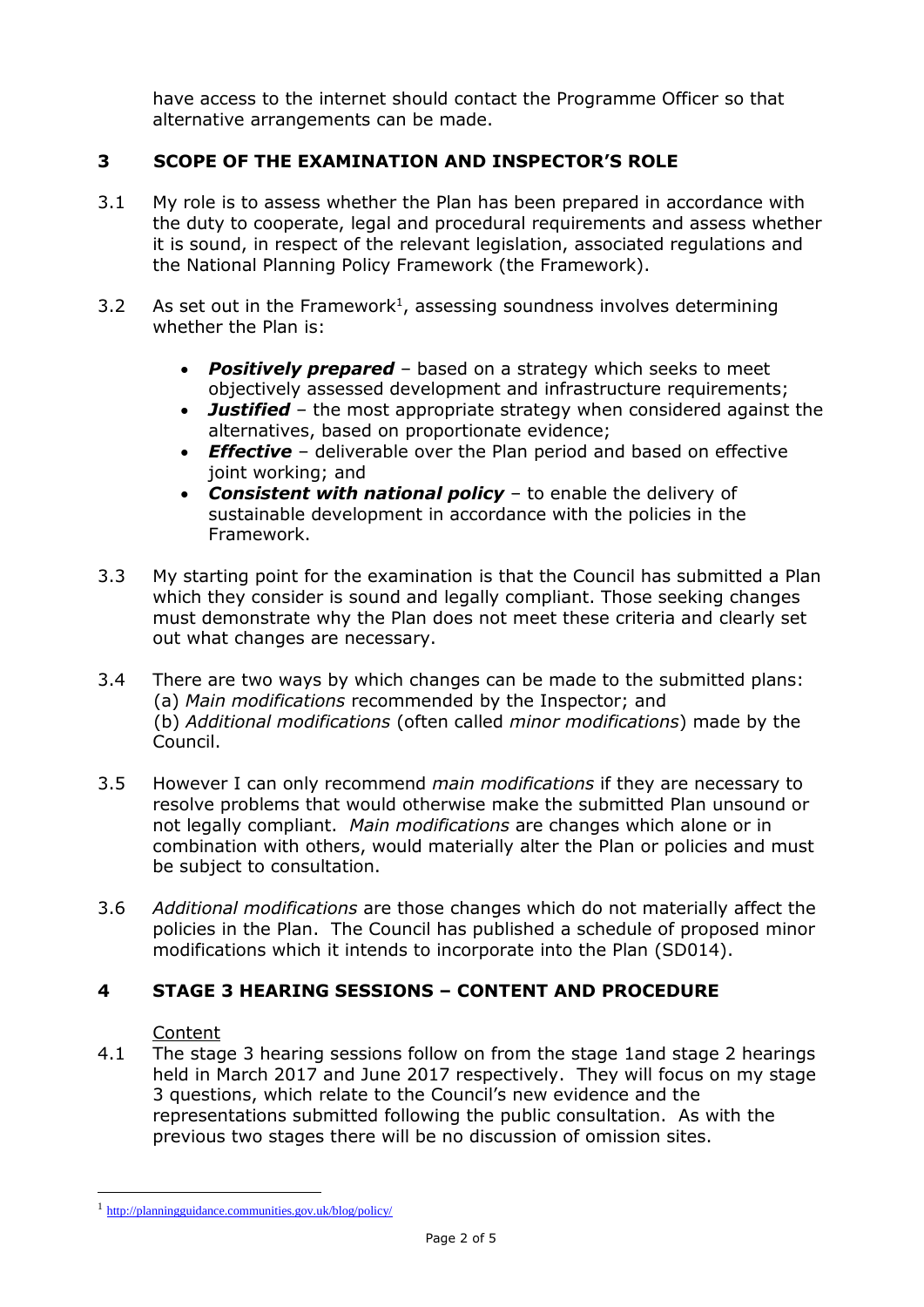4.2 As part of stage 3 I am also proposing to hold a short round up session to clarify points on any other matters, details of which will be made available closer to the hearings. In addition there will be a final session just with the Council, to discuss the wording of proposed main modifications. These sessions are open for anyone to observe.

#### Procedure

- 4.3 Morning hearing sessions for stage 3 will commence at 10:00 and finish around 13:00 on each day and the afternoon sessions will commence at 14:00 and finish at around 17:00 each day unless stated otherwise. Lunch will normally be between 13:00 and 14:00 and there will be short breaks mid-morning and mid-afternoon as appropriate on each day.
- 4.4 The purpose of the hearings is to focus on the issues that I consider need further discussion. This is to enable me to obtain the information I need to come to a conclusion on the matters and issues before me. The hearings will be in the form of structured round table discussions which I shall lead. There will be no formal presentation of evidence or cross-examination. The discussion will focus on my questions together with any additional points or supplementary questions I wish to ask arising from any further written statements.
- 4.5 I will progress the hearings by drawing those present into the discussion in such a way as to enable me to gain the information necessary to come to a decision on the relevant matters. All participants invited to attend individual sessions will have the opportunity to contribute to the discussions.
- 4.6 The hearings timetable is currently in draft and may be subject to change. The final version will be issued prior to the hearings and will contain a list of participants invited to each session.
- 4.7 Please remember that all mobile phones and similar devices must be switched off (or on silent) when the hearings are in session.

## **5 PARTICIPATION AT THE HEARINGS AND FURTHER STATEMENTS**

#### **Participants**

- 5.1 Only those who have made representations seeking changes to the plan in relation to the issues to be discussed, have a right to be invited to and participate in relevant hearing sessions. However the sessions are open for anyone to observe, including those supporting the plan. Please note that similar to stages 1 and 2 there will be no discussion of omission sites.
- 5.2 Representors who seek changes to the plan should decide whether their views have been adequately expressed in written form or whether they wish to also present them at a hearing session. Both methods will carry the same weight and I will have equal regard to views put at the hearings or in writing. Attendance at a hearing session will only be helpful to me if participants can engage in a debate and focus on the specific questions I have asked.
- 5.3 Those wishing to participate in the hearing sessions must contact the Programme Officer as soon as possible and **by 21:00 on Tuesday 28 November** at the latest so that the timetable and other arrangements can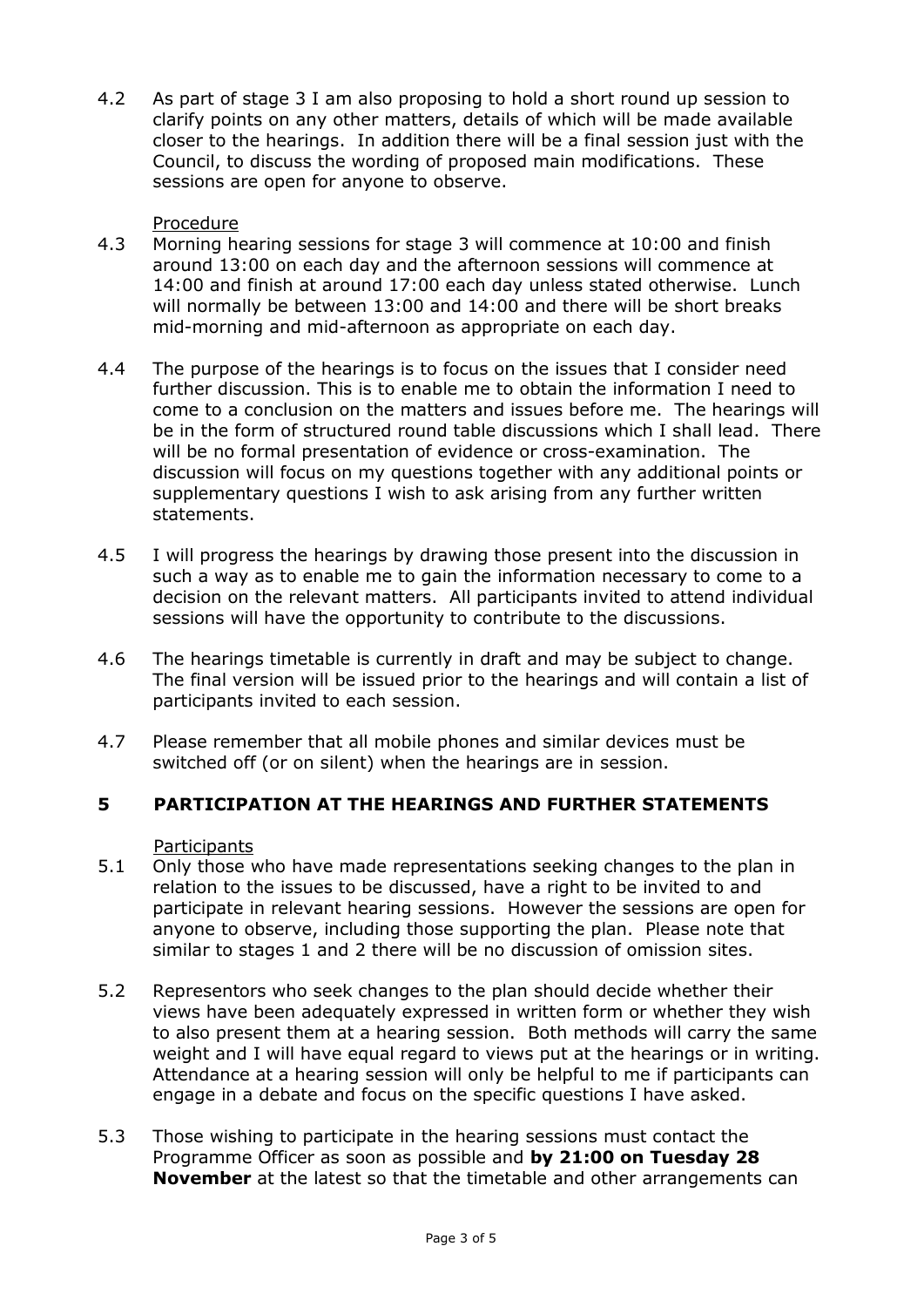be finalised. Please also let the Programme Officer know if any adjustments or arrangements need to be made to facilitate your attendance.

#### Further written statements

- 5.4 Representors participating in the hearings should have already set out their full cases within their existing representations. As such there should ordinarily be no need for the production of further written statements in response to my stage 3 questions. However if participants do wish to produce further written hearing statements to supplement their original representations, they should please accord with the following guidelines:
	- Statements should be limited to the stage 3 questions and be relevant to their original representation or relate to new matters that have arisen since the submission of original representations.
	- Statements should not repeat what is in previous representations as I will take these into account.
	- Statements should be submitted separated out under each session to be addressed. Where a representor wishes to respond on a number of sessions, separate statements should be produced.
	- They should be succinct, to the point and no longer than 3000 words long for each session. It is the quality of the reasoning that carries weight, not the scale of the documents.
	- Statements should be produced in A4 format where possible. The paper versions should be left unbound, but stapled and hole punched. Any A3 tables/plans or diagrams should be folded to A4.
	- Appendices are not included in the word limit but these should only be submitted if they are absolutely essential and appropriate references should be made to the parts that are being relied on.
	- All statements should be received by the deadline imposed. Late submissions are unlikely to be accepted.
- 5.5 Please note that any statements that are of excessive length and/or contain irrelevant or repetitious material may be returned.
- 5.6 If a statement is produced, this should be submitted, preferably by email, to the Programme Officer by **21:00 on Tuesday 28 November**. In addition **four paper copies** of the statement should be sent to the Programme Officer at 15 Ottawa Close, Blackburn, BB2 7EB to be received promptly thereafter.
- 5.7 The examination documents are available on the Council's website. Accordingly, participants should not attach extracts of any of these documents to statements. However it would be useful within your statement when referring to any of these documents to include the examination document number and relevant page numbers where possible.
- 5.8 Any additional submissions produced by participants should be succinct and avoid unnecessary detail and repetition. It is the quality of the reasoning that carries weight, not the scale of the documents or the weight of the appendices. All further statements should be as short as possible and certainly no longer than 3,000 words. Appendices are not included in the word limit but these should only be submitted, suitably referenced, if they are essential. Any submissions that are of excessive length and/or containing irrelevant or repetitious material may be returned. No additional